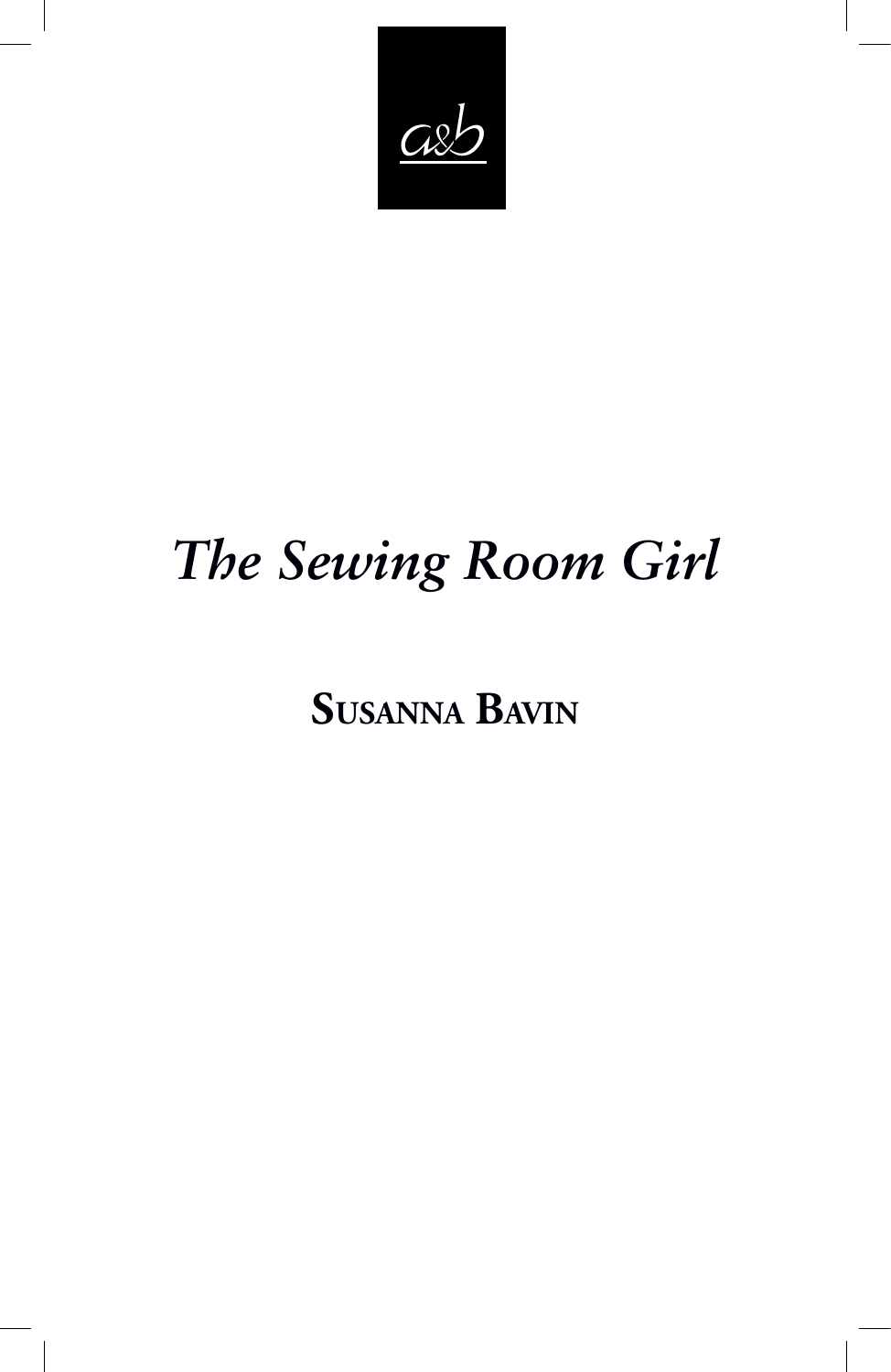Allison & Busby Limited 11 Wardour Mews London W1F 8AN *allisonandbusby.com*

First published in Great Britain by Allison & Busby in 2018.

Copyright © 2018 by Susanna Bavin

The moral right of the author is hereby asserted in accordance with the Copyright, Designs and Patents Act 1988.

> *All characters and events in this publication, other than those clearly in the public domain, are fictitious and any resemblance to actual persons, living or dead, is purely coincidental.*

All rights reserved. No part of this publication may be reproduced, stored in a retrieval system, or transmitted, in any form or by any means without the prior written permission of the publisher, nor be otherwise circulated in any form of binding or cover other than that in which it is published and without a similar condition being imposed on the subsequent buyer.

A CIP catalogue record for this book is available from the British Library.

First Edition

## ISBN 978-0-7490-2353-9

Typeset in 11/16 pt Adobe Garamond Pro by Allison & Busby Ltd.

The paper used for this Allison & Busby publication has been produced from trees that have been legally sourced from well-managed and credibly certified forests.

> Printed and bound by CPI Group (UK) Ltd, Croydon, CR0 4YY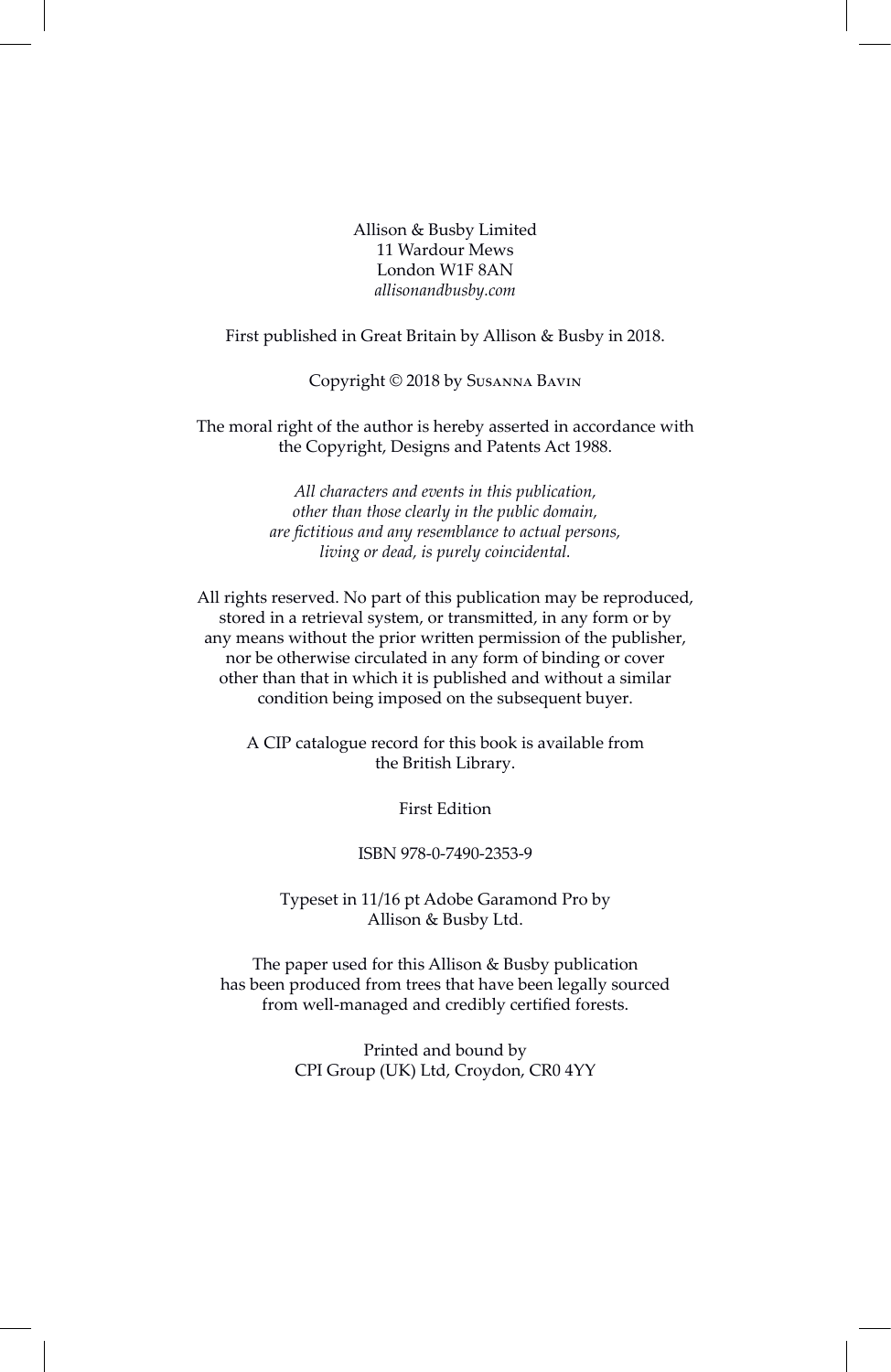## Chapter One

Clough, Lancashire, 1892

Why did Mother have to be dramatic? Everyone was shocked and sorry on her behalf. Why couldn't that be enough? It was Pop who should be the focus of all thoughts today, but, oh no, Mother had to be the one in the middle, with her showy, quivering gesture.

Juliet's flesh prickled as the compassion that had swelled among the mourners when Mr Dancy proffered the small wooden box of soil turned to a flutter of disapproval and impatience as Mother, ignoring the box, held out the white rose she had clutched all through the service and let it drop onto Pop's coffin. Agnes Harper, being different: that was what everyone was thinking. Juliet knew it as surely as if it had been bellowed in chorus.

What sort of daughter was she to criticise her mother at a moment like this? If it gave Mother comfort to use a rose from the climber that Pop had planted by their cottage door, where was the harm? Mrs Grove nudged her: Mr Dancy was offering the soil. It was crumbly and moist, the rich earth that characterised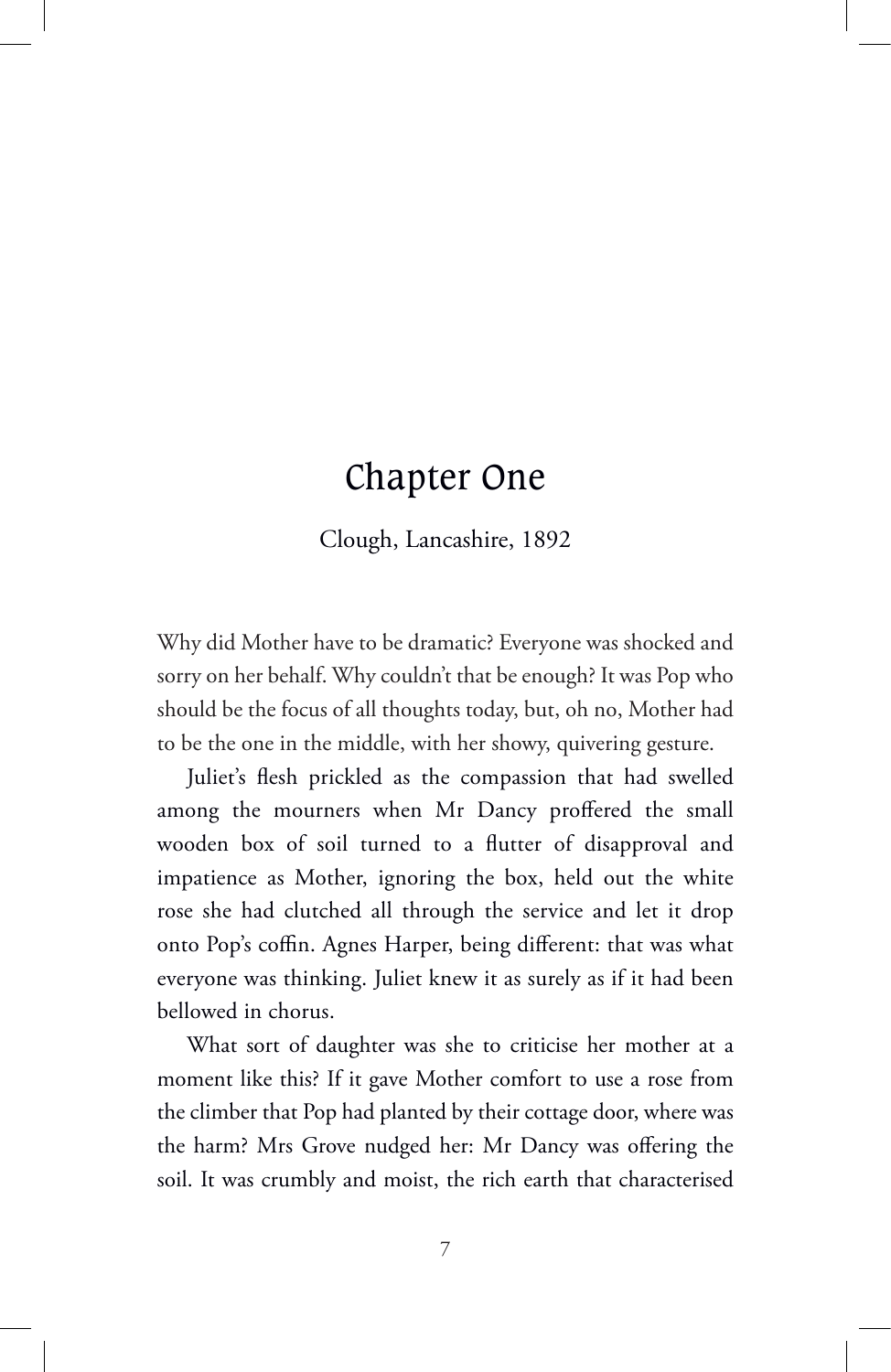his lordship's land. She stepped forward and dropped it into the grave, not looking at the coffin.

A few more minutes, more handfuls of earth, some closing words, and it was over. There was some shuffling of feet. Were they waiting for Mother? Or should Mr Nugent make the first move, since he represented no less a person than his lordship? It was an honour to have Mr Nugent at your funeral, but his lordship was good like that.

In his grey wool suit and black tie, with a black silk handkerchief peeping from his top pocket, Mr Nugent stood out among the simply dressed villagers and estate workers, with their black shawls and black armbands. He shook Mother's hand, murmuring condolences. The August afternoon was warm with approval, even gratitude. It was no small thing to have Mr Nugent pay his respects in public. Not only was he his lordship's agent, he was a real gentleman. Everybody knew the story. For all that he was plain 'mister', Harry Nugent came from the younger branch of a family of nobs, and if enough people died, he would come into the title and be a lord or a sir or something in his own right.

'Well, young lady, you've been brave today, a credit to your mother.' He cupped Juliet's chin in his hand, the warm leather of his glove as soft as butter against her skin. 'A pretty little thing.' He released her and glanced about, a benevolent look that encompassed everybody, before raising his bowler with its recent trimming of a black petersham band. He departed, leaving a flurry of admiring remarks behind him.

'Did you see that? He raised his hat to us, actually raised it, not just touched it.'

'Shall we make a move, Agnes?' said Mrs Grove. 'You can come back later if you feel the need, but just now, you've got to make ready for your guests.'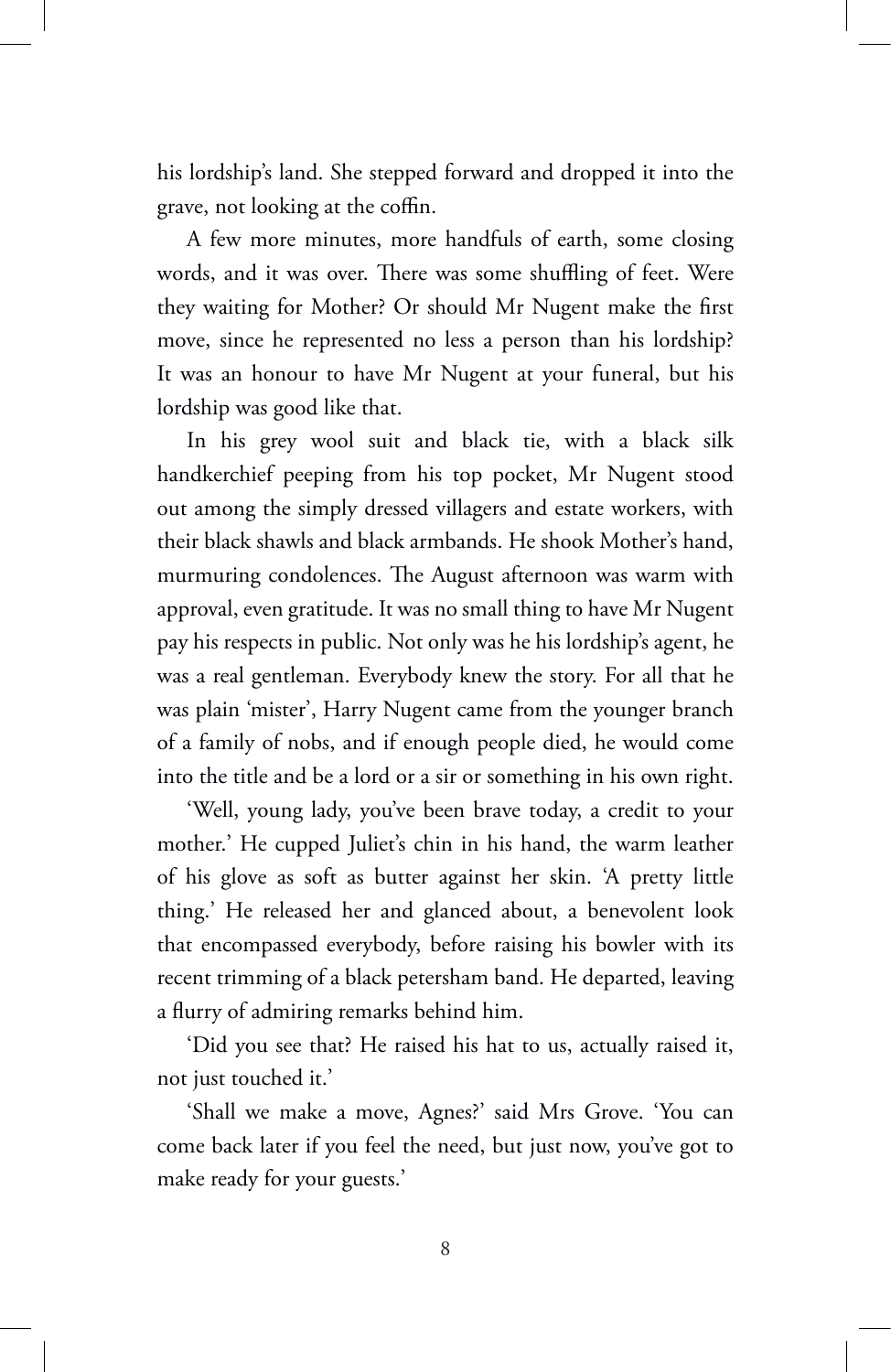Typical Mrs Grove. It must be nice to be in charge. Juliet seemed to have spent her entire fifteen years doing what others expected. Like now. Was she meant to arrange for old Mrs Dancy to be conveyed to their cottage? Heavens, was she supposed to shove that vast old bath chair contraption, on loan for the occasion, through the village, with old Mrs Dancy complaining bitterly every bumpy step of the way?

'Shall we walk together, chick?' Ella Dancy was beside her, smiling her upside-down smile, lips together, edges turned down. It was an unusual smile and ought not to have been pretty, but it was impossible for Ella to be anything other than beautiful. 'Don't fret yourself over Granny. The men will bring her.'

They left the churchyard and walked through the straggling village, with its mix of tiled and thatched roofs. You could always tell the tile-dwellers, because they said how lovely the thatches were: they didn't have to live with spiders the size of soup plates that scuttled from the thatch into the cottage every time the rain clouds dumped their wares on the moors.

Turning into Old Lane, with its row of thatches on one side and gentle upward slope of rough greensward on the other, Juliet breathed in the sweet aroma of grass. The cinder path crunched beneath her feet. When she was little, she used to fly along the lane, the air filling with joyful cinder crackle, to meet Pop on his way home and be swept up in an earth-scented hug.

At home, the fly nets were off and the kettle was boiling. She passed plates and cups and saucers, most of which had been borrowed from up and down the row. From outside came the sound of creaking basketwork and a barrage of crotchety orders from old Mrs Dancy as she was hoisted from the bath chair and assisted into the cottage, bringing a flutter of white petals with her as she brushed against the climbing rose.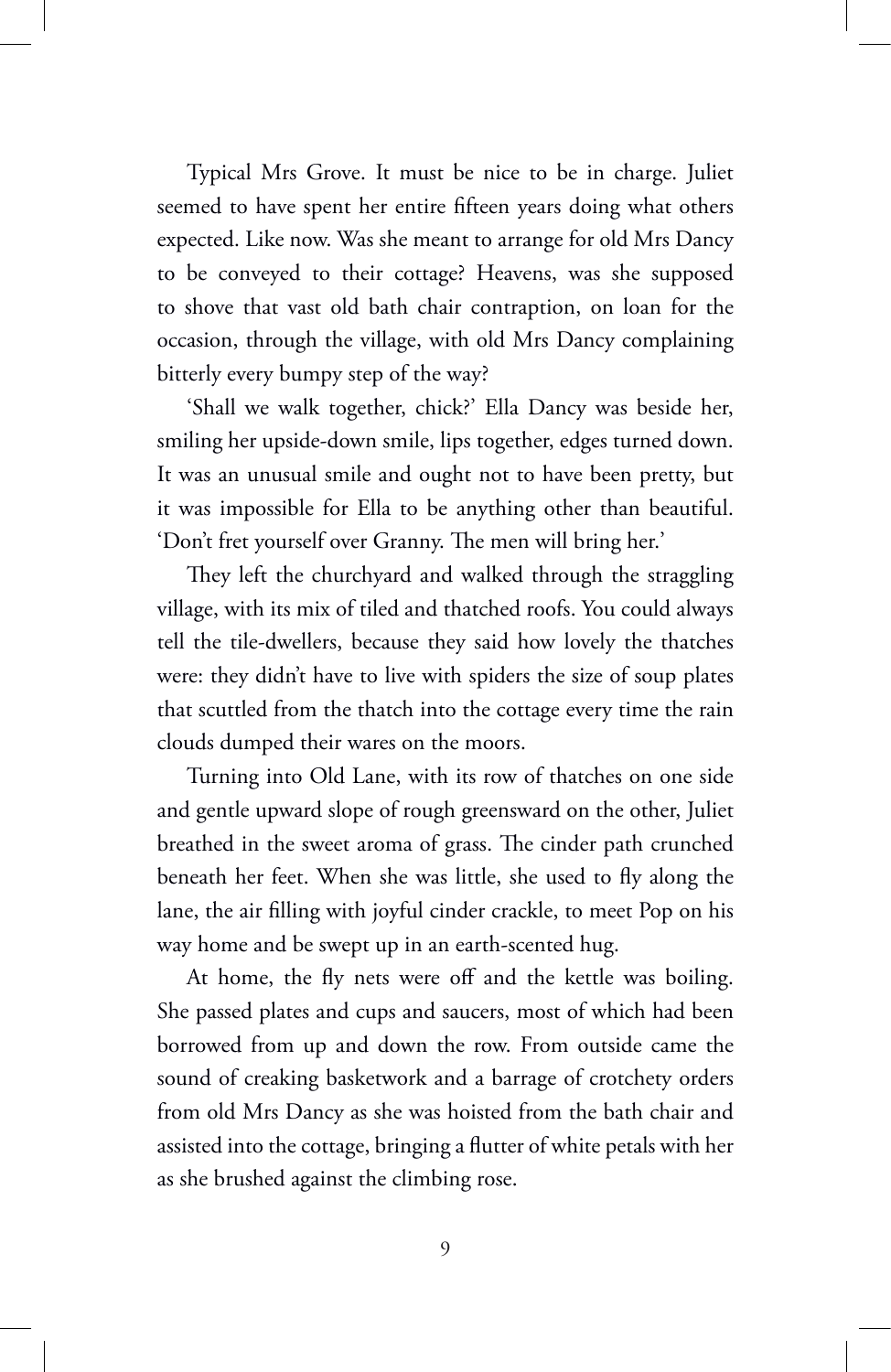Soon the parlour was filled with neighbours.

Someone said, 'Delicious ham, Agnes.'

'I wanted a good send-off.'

'Course you did, love.'

'He deserved it.'

'It must have set you back a bob or two,' said old Mrs Dancy. 'Granny!' Ella exclaimed.

'I speak as I find,' retorted the old woman. 'How are you off for money now?'

Juliet willed Mother not to answer. 'Ham and gossip – them's why I go to funerals,' old Mrs Dancy had told her yesterday, as she sat on her wooden pail, straining her bowels.

'Well, even though the accident was on Monday and he died on Tuesday,' Mother said, her voice catching, 'he was paid to the end of this week.'

There was the usual chorus of 'his lordship's good like that'.

'But next week—' Mother began. Her face went white and she pushed her plate away.

Ella pushed it back. 'You must keep your strength up.'

'You'll still have your sewing money,' Mrs Grove pointed out, ever practical. 'But it'll be your job from now on instead of something you do on't side.'

'I've always done all the work Mrs Naseby put my way,' said Mother.

'Have you?' Mrs Hope from next door sounded surprised, as well she might: Mother had cultivated the idea that she dabbled in needlework as a favour to others. 'I thought you picked and chose.'

'No.' Mother's face flushed.

Juliet's did too. Heat started at the back of her neck and crept round to her cheeks, frying the fragile skin beneath her eyes,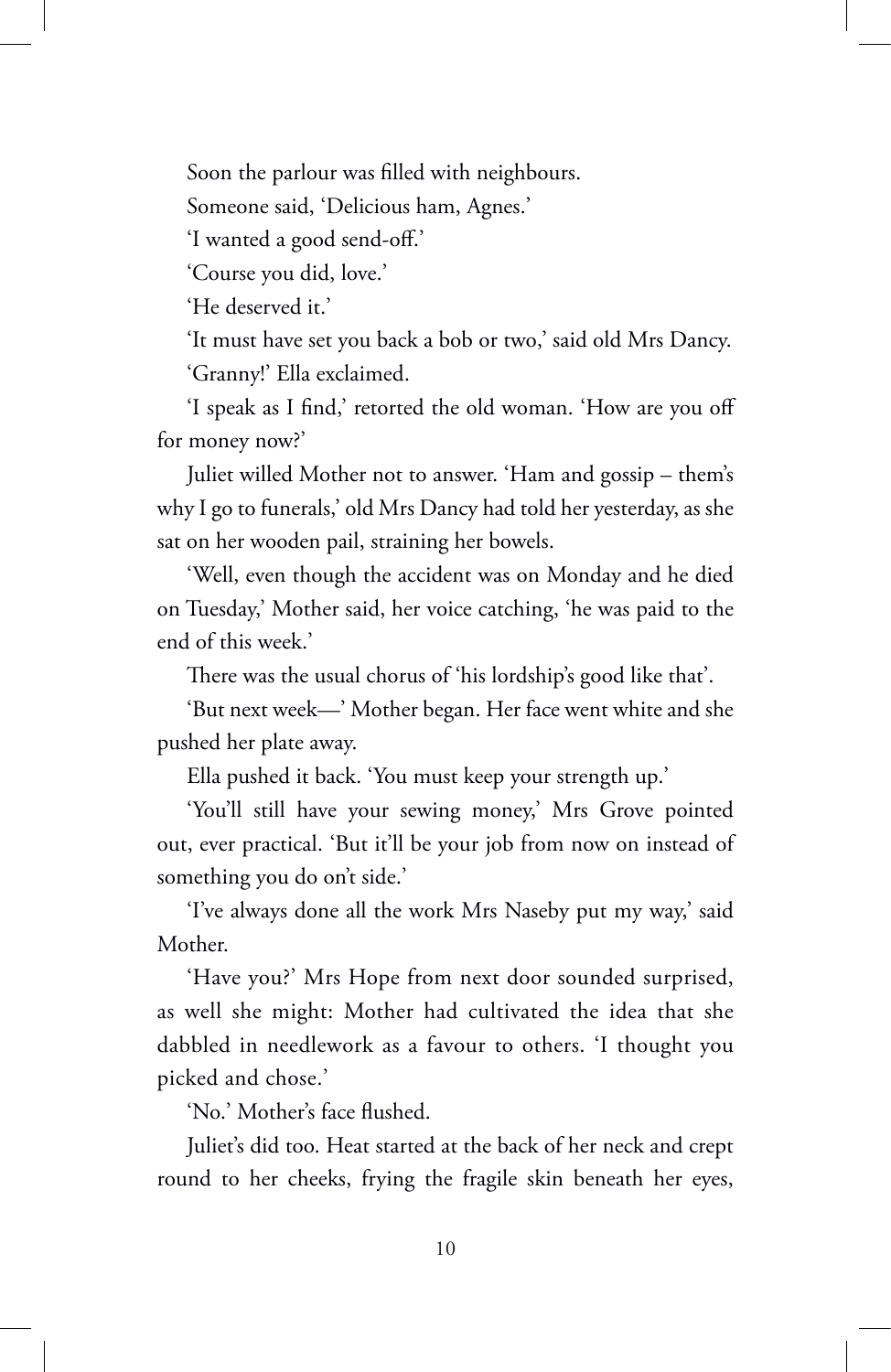already tender from the tears she had shed for Pop. 'Eh, we're reet lucky to have such a special person, me and thee, Juliet,' Pop used to say. 'She could have been summat important in Manchester, but she chose us instead. In't that grand?' And as a young child, she had believed it was, but now that she was older and she was aware of the way the other women regarded her mother, the adoration had faded. Or maybe looking after old Mrs Dancy had turned her cynical.

Presently the visitors departed, leaving Mrs Grove and Ella. Mrs Grove exclaimed from the kitchen, 'There's another plate of sandwiches out here! Blood and sand, Agnes, how many folk did you think you were feeding?'

'We can eat them for supper,' Mother said defensively.

'Not this many, you can't. There's enough ham to see you and Juliet into next week. Ella, rescue the ham and put it in the meat safe. The bread will do for bread and butter pudding. Juliet, carry the crockery into the scullery. You wash and I'll dry.'

Soon the borrowed crockery was stacked in two wicker baskets, ready to be returned.

'I'm sorry I can't stay to help,' said Ella. 'I must get home to Granny.'

'Juliet can do that,' said Mother. 'It's what you pay her for.'

Ella turned her upside-down smile on Juliet. 'Not today.'

'You get along,' said Mrs Grove. 'Juliet, you can take the crockery back. I want a word with your mother.'

With her shoulder muscles pulling under the weight of the basket on each arm, Juliet stepped outside into the golden glow of early evening. The sky, which had been the blue of hyacinths this afternoon for Pop, had deepened to royal blue. Taking back the borrowed cups and saucers was the very last piece of his funeral, and when she had handed over the last things, it should be time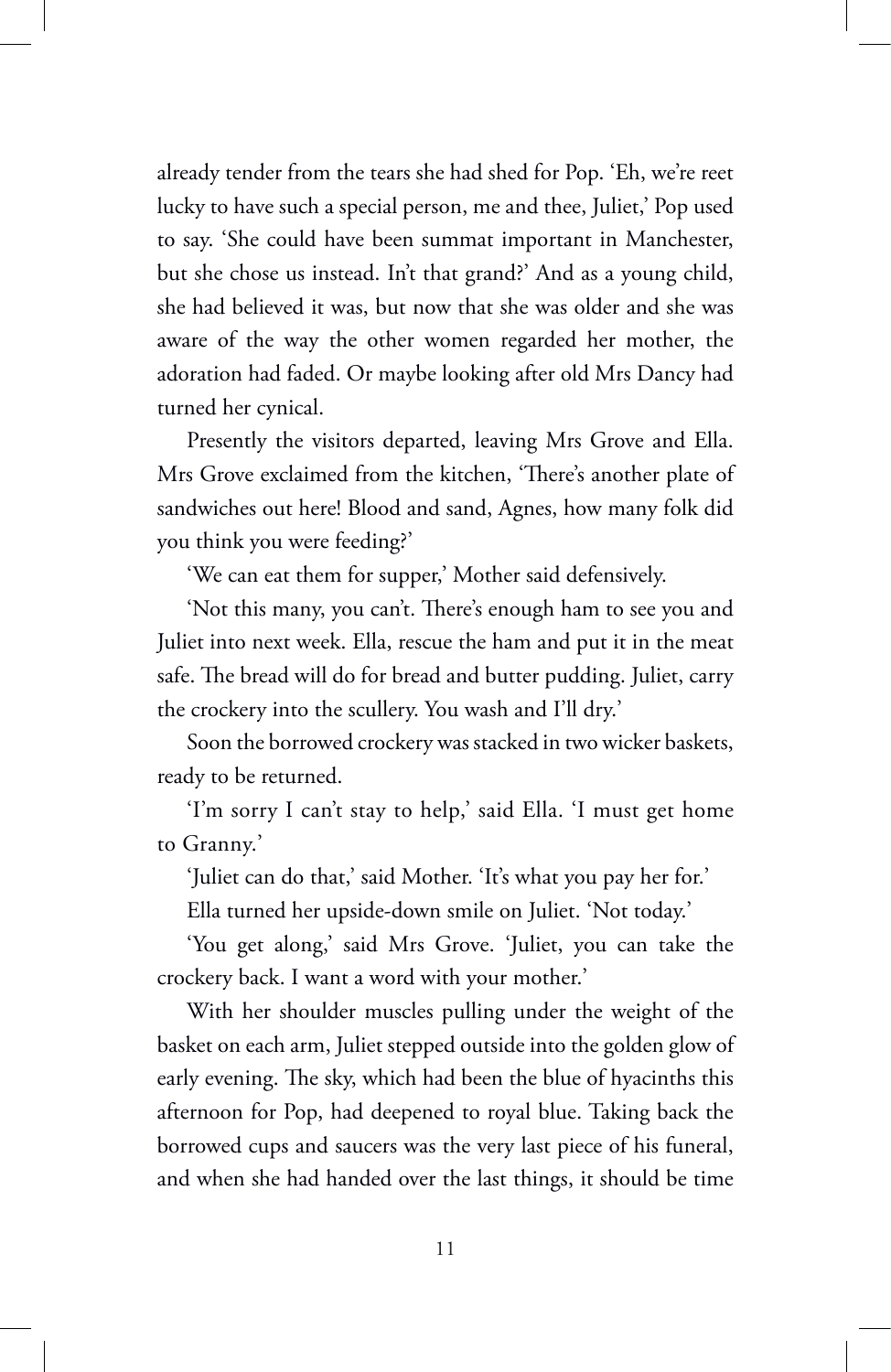to hide away and come to terms with this new life without Pop in it, but there wasn't time for that when you lived in a tied cottage. No matter how good and generous his lordship was, there wasn't time for that.

Returning home, she slipped round the back, dropped the baskets on the grass beside Pop's vegetable patch and pushed hard on the water pump handle. Cold water shot out and she caught some in one cupped palm, using it to splash away the threat of tears. Gathering the baskets, she slipped inside through the scullery. The door to the parlour was ajar. She crept across the flagged floor on cat feet, holding her breath as she listened.

Mother was saying, 'I don't know where we'll go, let alone how I'll pay for it.' She wailed softly – who would have thought you could wail in a whisper?

'What about that sister o' yours?' Mrs Grove asked.

'We haven't seen one another in years. Just a few lines at Christmas.'

'You've always talked about that fancy shop she's got,' said Mrs Grove. 'She can't be short of a few bob. Does she know about the accident?'

'I wrote to her and had one by return, saying how sorry she was.'

'But not saying to go and live with her?'

'I never asked.'

'Happen you should. Mind, I notice she was conspicuous today by her absence.'

'It's a fair way from Manchester.' Mother sounded defensive, though why she was defending Auntie Clara was anybody's guess. Normally she didn't have a good word to say for her.

'That's why the railways were invented,' said Mrs Grove. 'And your mother? Does she know?'

'Clara will tell her.'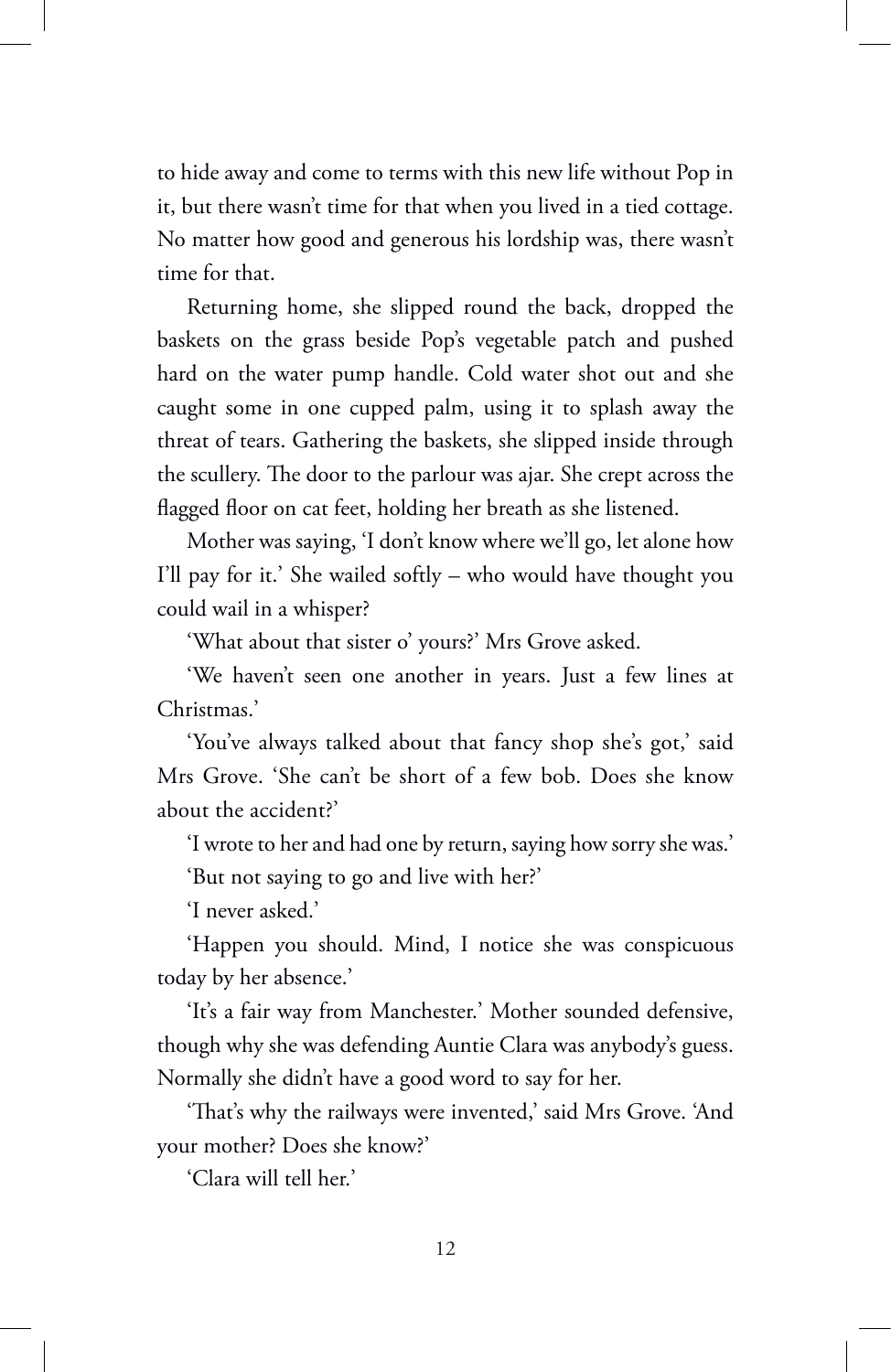Mrs Grove snorted. 'This is no time for stubborn pride, Agnes. You and the lass need somewhere to live.'

'It isn't pride. It's . . . the way it is. Mother would never let me go back and I wouldn't want to.'

'Well, if that isn't stubborn pride, I don't know what is – on both sides. Deaths are like births. They soften folk. It's a time for making amends. Your mother has never met her own granddaughter: think of that. Happen you could help her run that factory of hers. Who else is there to help her? Not your sister: she's got her posh dressmaking place to run.'

Mother laughed, a brief, bitter sound. 'I assure you, my mother is the last person to require assistance.'

Opening the door, Juliet walked in, carrying Mrs Grove's wicker basket.

'I didn't hear you come back,' said Mother. 'I hope you weren't earwigging.'

Resentment flared. Far too often, Mother spoke to her as if she was a child. It was bad enough in the ordinary way, but in front of someone else, it was humiliating.

There was a knock at the front door. When it remained shut, Mrs Grove marched across, throwing it open. When she closed it and turned round, she had a letter in her hand.

'Oh no.' Mother pressed splayed fingers against her chest. 'They've never served notice to quit, not today of all days. Oh, Beatrice, who'd have thought?' Mrs Grove tried to give her the letter, but she batted it away. 'You open it.'

'It's from Mrs Whicker. She wants to see you tomorrow afternoon.'

'What for?' Mother whispered.

'She doesn't say why,' Mrs Grove answered drily, 'just when.'

\* \* \*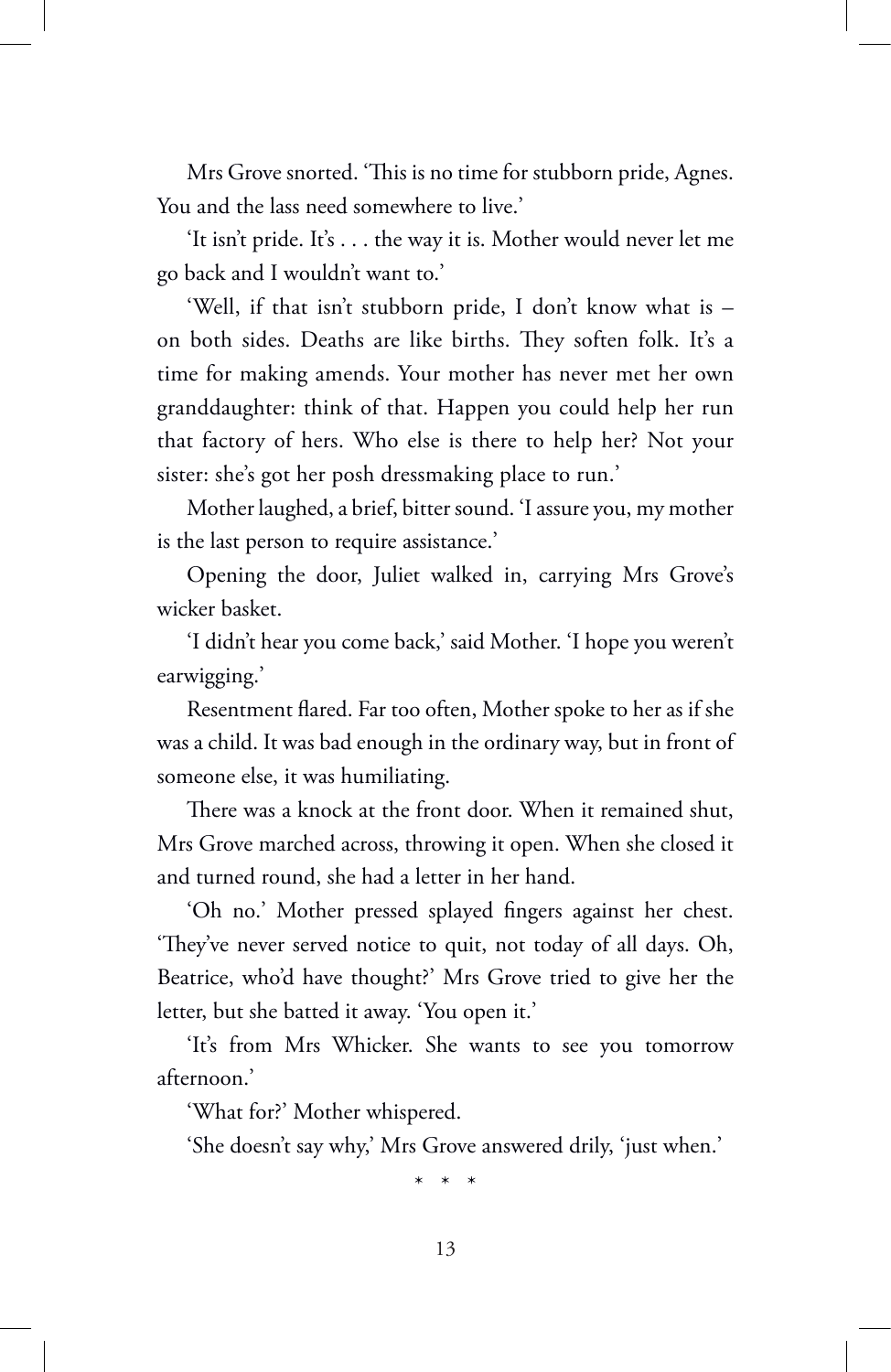Saturday morning, not long after six and already the dew had burnt off. The sky was the soft blue of harebells and there was a brightness in the air, though it would be hot again before long. Just like last Saturday morning – and not in the slightest bit like it, because back then, when Juliet set off for the Dancys' cottage, Pop had headed in the opposite direction to work on the drystone walls at the home farm. How could they not have known? Last Saturday, how could they not have known that by this Saturday . . . ?

She let herself into the Dancys' cottage, where Mr Dancy sat in the rocking chair, pulling his boots on. Ella popped her head round the kitchen door.

'Morning, chick.' She didn't ask impossible questions like 'How are you?' but her soft eyes and rueful upside-down smile revealed her concern. It was a shame she would never be free to marry because of looking after her father and grandmother – not that she looked after old Mrs Dancy much. That was Juliet's job and had been since the morning after she left school.

She went upstairs, the soles of her ankle boots tapping on the wooden treads. The instant she opened the bedroom door, the stench slapped her. Old Mrs Dancy might be no bigger than a corn dolly but, by crikey, she produced enough motions to fertilise the top field and still have some left for her ladyship's rose beds.

'There you are, girl.'

Some folk said 'Good morning'. Some said 'How are you today?' Old Mrs Dancy said 'There you are, girl.' Every morning for the past three years.

'Morning, Mrs Dancy.'

Holding her breath, Juliet dug out the chamber pot from under the bed. Her scalp prickled as the tang swarmed round her.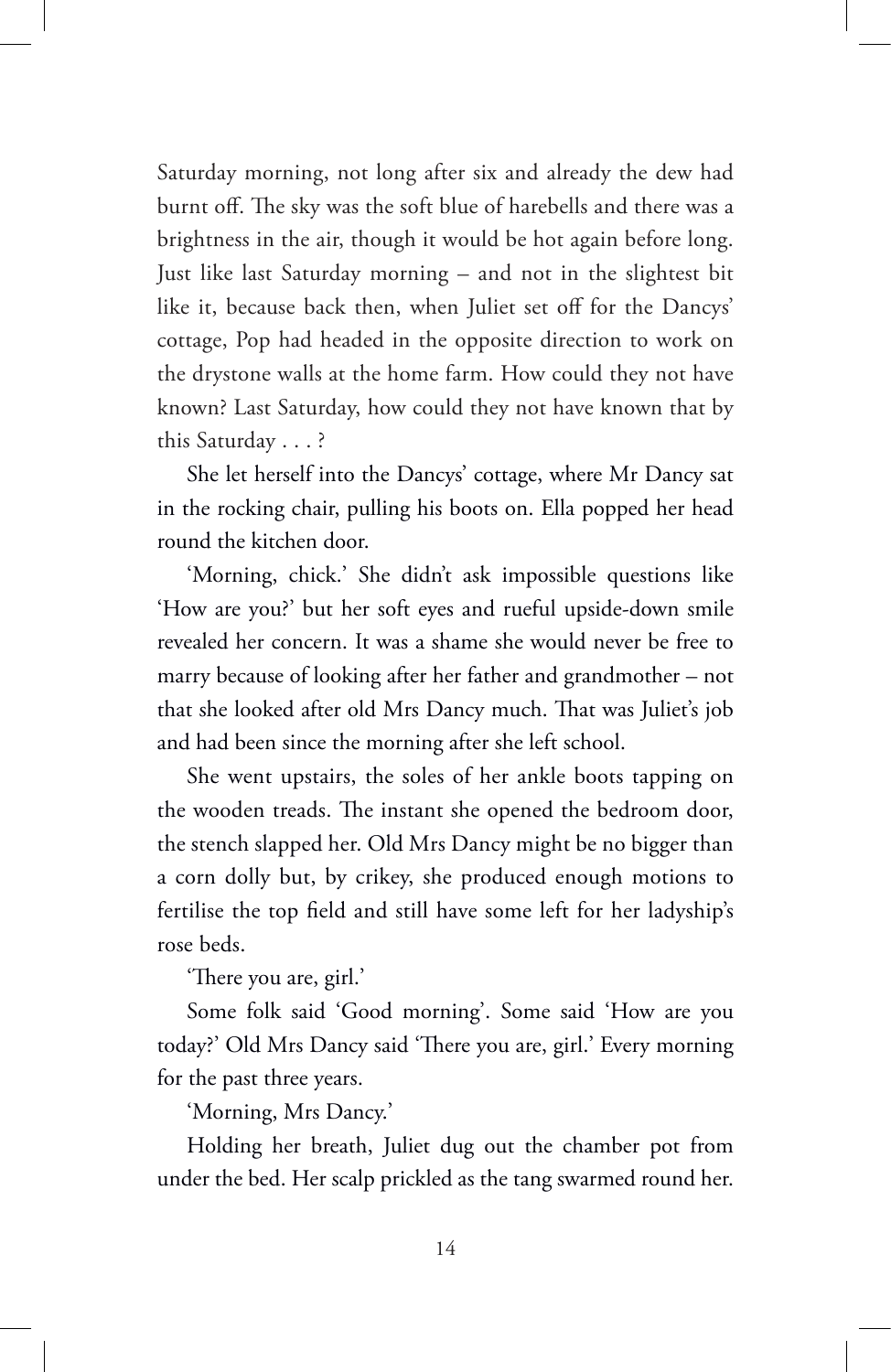She hurried downstairs – but not too fast: it would be infinitely worse if she spilt it – and out the back door to the earth closet, chucking the pungent contents through the hole in the seat. For one head-spinning moment, it seemed the contents of her stomach might follow, but she retreated into the patch of garden and her nausea settled.

Dumping the chamber pot on the grass, she returned to lug the wooden pail downstairs. The pail into which old Mrs Dancy evacuated her bowels had a worse smell, but at least today it was just stools inside. Sometimes she peed in it as well and the pee seeped through a tiny crack, then Juliet would have to mop the floor.

She rinsed the chamber pot and pail under the water pump, then carried them back in.

Ella was about to put on the straw hat she wore in summer. She was lucky because she could dress her hat with flowers without the village busybodies calling it inappropriate, because her job was with flowers. She stopped with the hat halfway to her head.

'Thank you.'

She always said thank you, unlike her grandmother, who was more likely to say 'Now rub ointment into me bunions.'

Upstairs, Juliet slid the chamber pot under the bed and positioned the pail so that old Mrs Dancy would be able to slither off the mattress and hang onto her bedside table while Juliet helped her wriggle her nightdress up her scrawny thighs, before she plonked herself down on the pail for one of her noisy bowel movements.

Hearing the door shut downstairs, Juliet went to the window to watch Ella on her way. When she had started here, she had been happy to help the beautiful Ella. Now her ribs tightened in envy of Ella's job down the hill. Ella worked for a florist and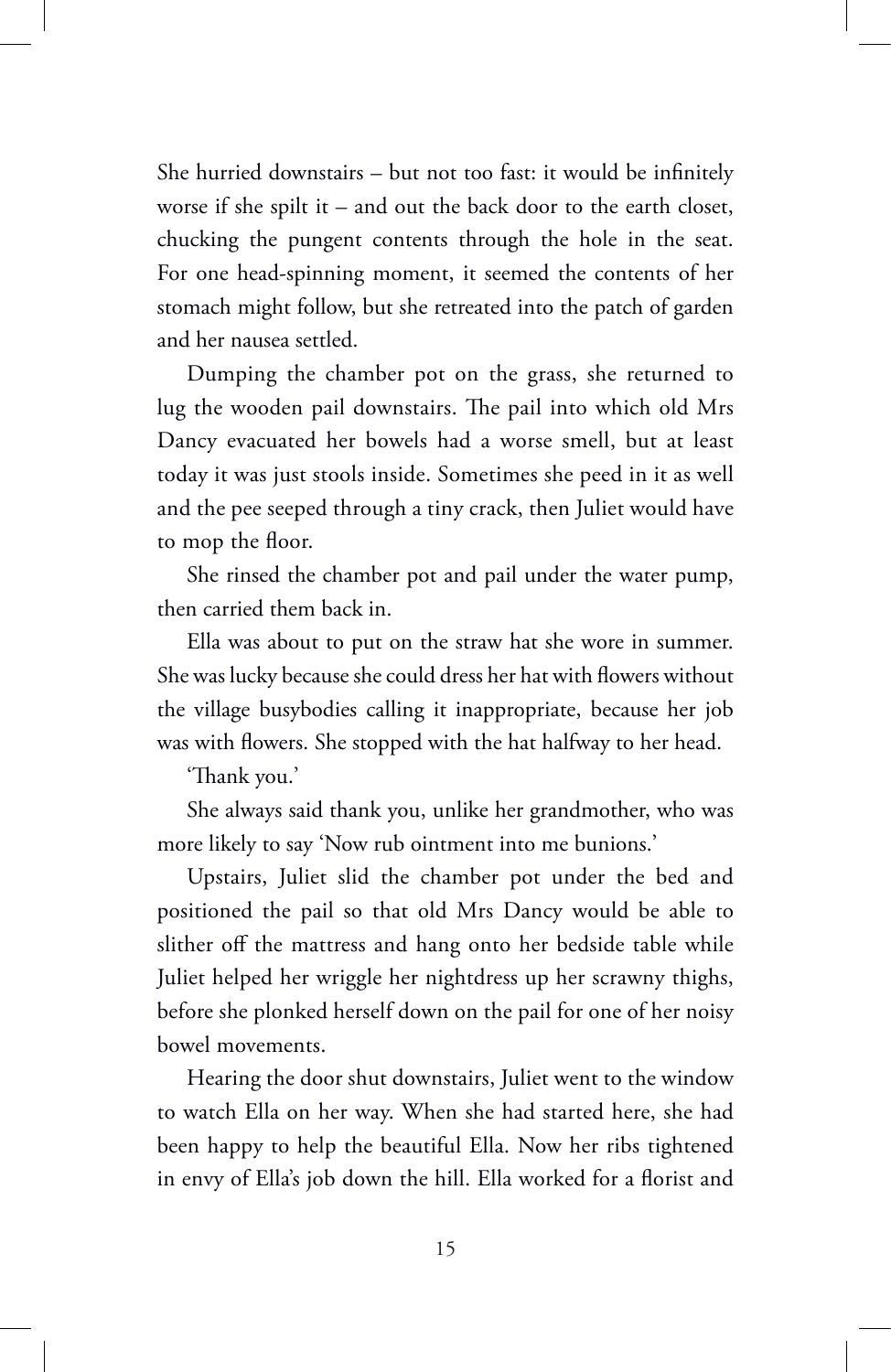came home smelling of petals and greenery. Oh, for a proper job! But, as Mother, Mrs Grove, the vicar and Uncle Tom Cobley were fond of pointing out: 'We all help one another in Clough' – so there was no hope of it. Juliet spent long days filing toenails as thick as piano keys, removing earwax with a funnel of oil, applying pennies to warts and feeling the back of old Mrs Dancy's hairbrush across her knuckles when the old lady's wisps of hair refused to stay put in a meagre bun. Every hour, she read verses from the Bible because, as old Mrs Dancy said, 'You never know when you'll gasp your last.'

But it was Pop who had gasped his last. After his fall, he had been carried home on a door and put to bed, where he had lain motionless. The women who trooped in and out, providing cups of tea and unwanted food and much-needed company, said he looked like he was fast asleep. To start with, Juliet had taken comfort from it, then she realised that you moved in your sleep, even if it was just a little wriggle. Pop lay flat on his back, the way they had arranged him.

'I'll fetch your breakfast.'

She ran downstairs to make the thin grey gruel the old lady swore by.

'Keeps me regular. You've got to be regular when you're bedfast.'

It was the start of another interminable day, made heavier by grief and shock. Anxiety too. What was to become of them without Pop? Juliet balled her fist around the saucepan handle. It wasn't right that they should have that worry. They should be allowed to concentrate on their loss.

And on top of all that, there was the boredom. No matter how often she swore to be cheerful, the irksome routine ground her down, leaving her brain sticky with tedium and her skin caked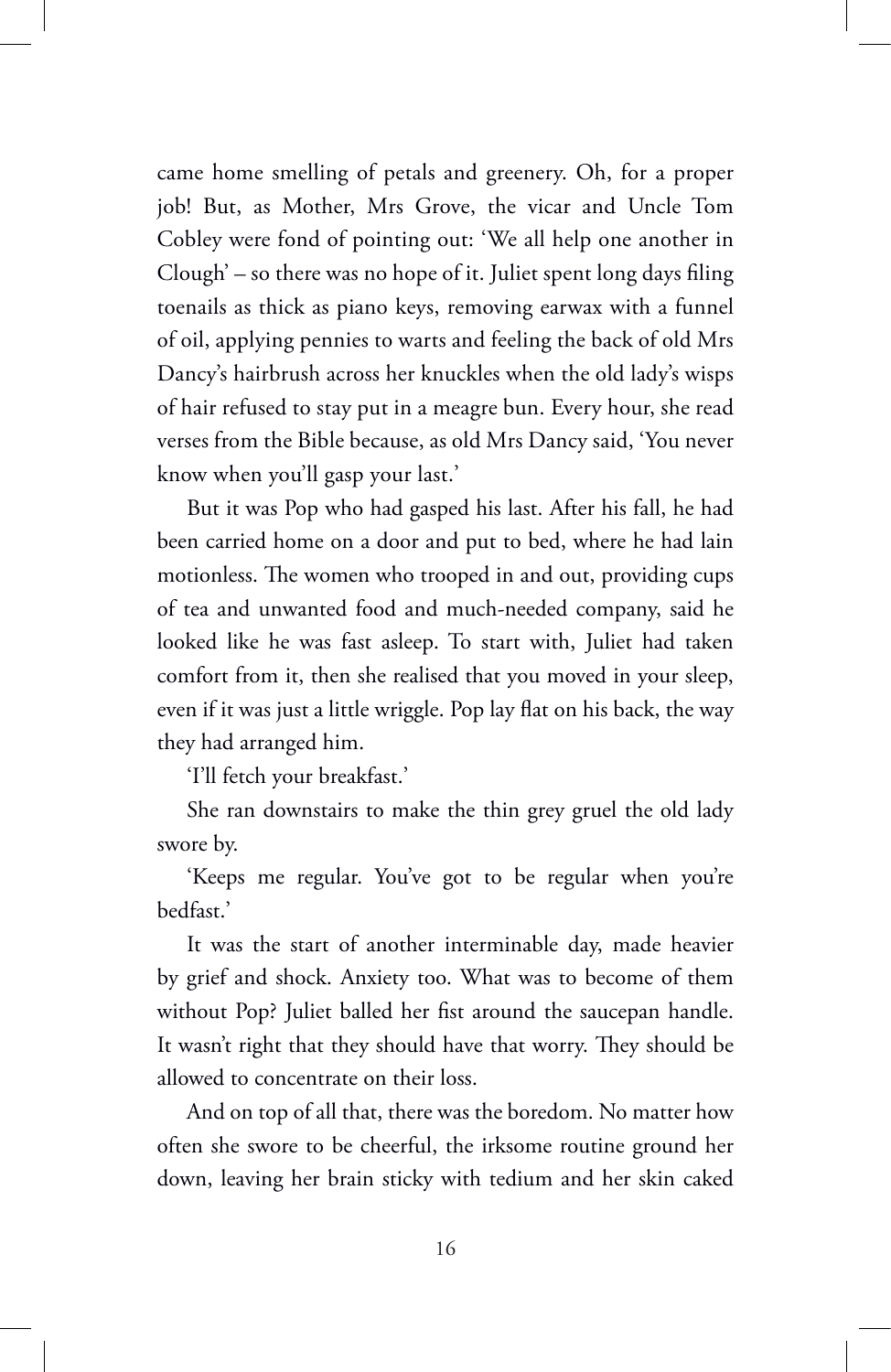in stale air. Thank heaven Ella came home more or less when the children were let out of school.

Often, when Ella returned and set her free, Juliet would stride off along the tops to fill her lungs with clean air, but today she went straight home. Heat bounced up from the path. Her feet were hot and tight inside her boots. Doors and windows stood open, not that there was any breeze to be caught that way.

In the cottage, Mother and Mrs Grove were huddled together looking inside the tall cupboard in the alcove beside the fireplace.

'That's heavy, so it'll need to go at the bottom,' said Mrs Grove.

'I don't need telling how to pack, Beatrice,' said Mother.

'Pack?' Fear streamed through Juliet, which was daft, because she knew the rules about tied cottages.

Mother turned round. Her face, which had been drawn all week, was brighter. 'It's good news. Mrs Whicker wanted to see me because her ladyship has heard of my reputation with a needle and wants me to be her personal seamstress.' She laughed and a couple of tears spurted from her eyes. 'It's a live-in position. Imagine that. There's never been a resident seamstress at Moorside before.'

If Mother went to Moorside . . . 'Will I have to move in with old Mrs Dancy?'

'You're coming with me. It's a sign of how much they want me that they're prepared to take you as well.'

Mrs Grove snorted. 'It's a sign of what a sensible body Mrs Whicker is, more like. Say what you like about her being a slave-driver, but she guards those housemaids more closely than their own mothers. She wouldn't dream of setting you adrift, Juliet, not at your age.'

'So I'm not going to work at Moorside?'

'No, you'll stop with old Mrs Dancy.' Mrs Grove sounded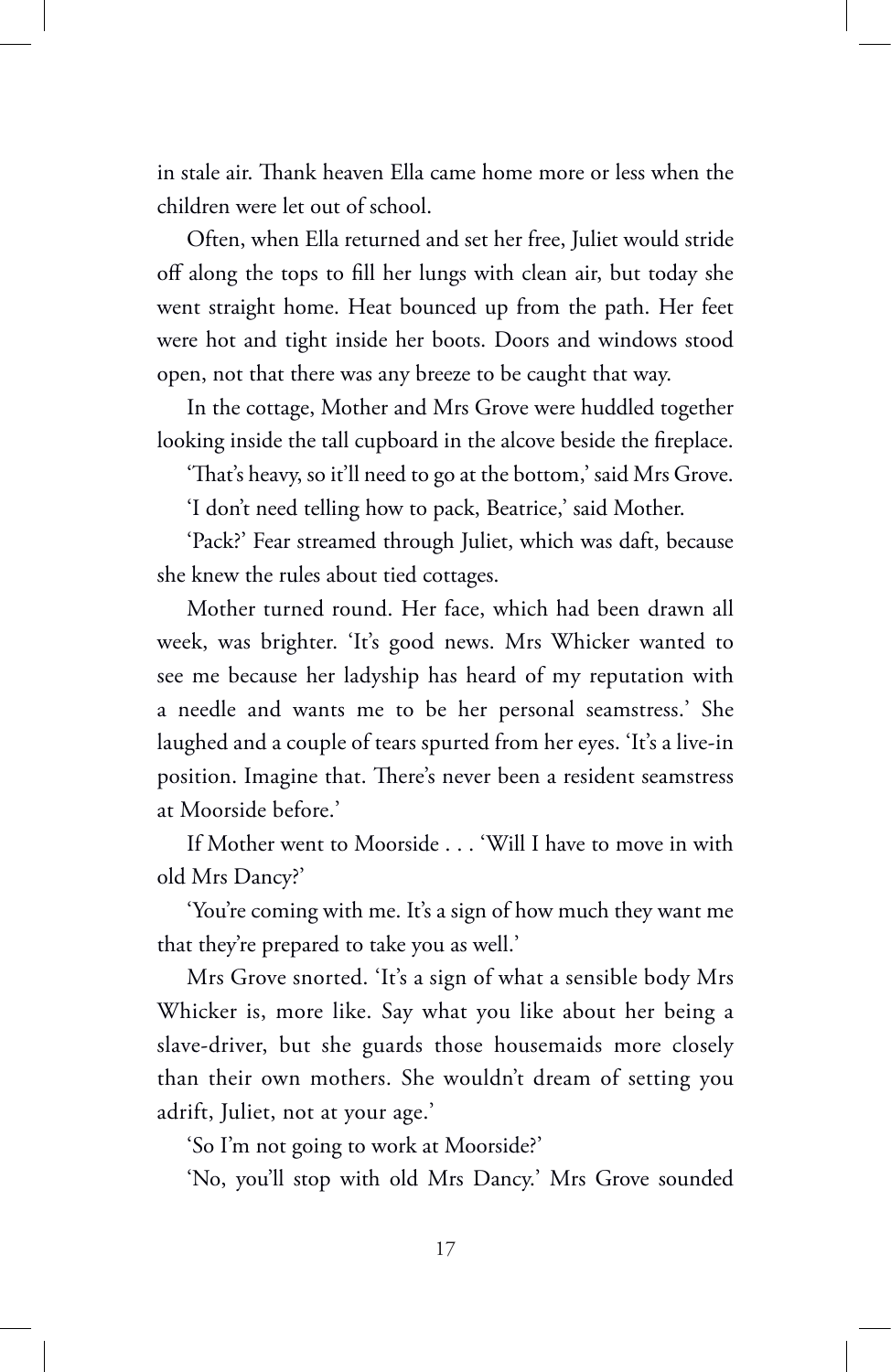as knowledgeable as if the whole thing was her idea. She talked about everything that way. 'Nowt will change for you, except for living in a different place.'

Nowt will change? It had already changed. Pop was dead, and she and Mother were to move out of the cottage Mother had moved into as a bride on the day Pop planted the climbing rose.

'We have to pack and give the cottage a thorough spring clean,' said Mother.

'It'll keep you busy,' said Mrs Grove, 'and that's no bad thing.'

Whether it was good or bad was beside the point. There was no choice.

Lying awake long into the night, Juliet heard Mother crying. She crept next door to comfort her, slipping into bed and cuddling up.

'It's all my fault,' wept Mother. 'I never let him forget, not once. He was a good husband and a good provider, but I never let him forget.'

'Forget what?' Juliet whispered, but she already knew. There was only one thing, and Agnes Harper never let anyone forget it.

'The life I could have had if I hadn't married him. I would have had my own salon by now. The way Clara and I were brought up, all Mother's plans for us, the way she worked us so hard . . . Goodness, if Clara can manage it . . . ! I was far more talented. And now I'm to be seamstress to the Drysdale ladies and it feels as if it's my fault. The life I could have had, the career Mother planned for me, is going to happen, in a different sort of way, of course, but it feels as if I yearned for it for so long that I've made it come true. But what a price to pay.'

Juliet caught her breath. 'What happened to Pop was an accident.'

'I wish I hadn't gone on about it so much.'

'He didn't mind. He was proud of you.'